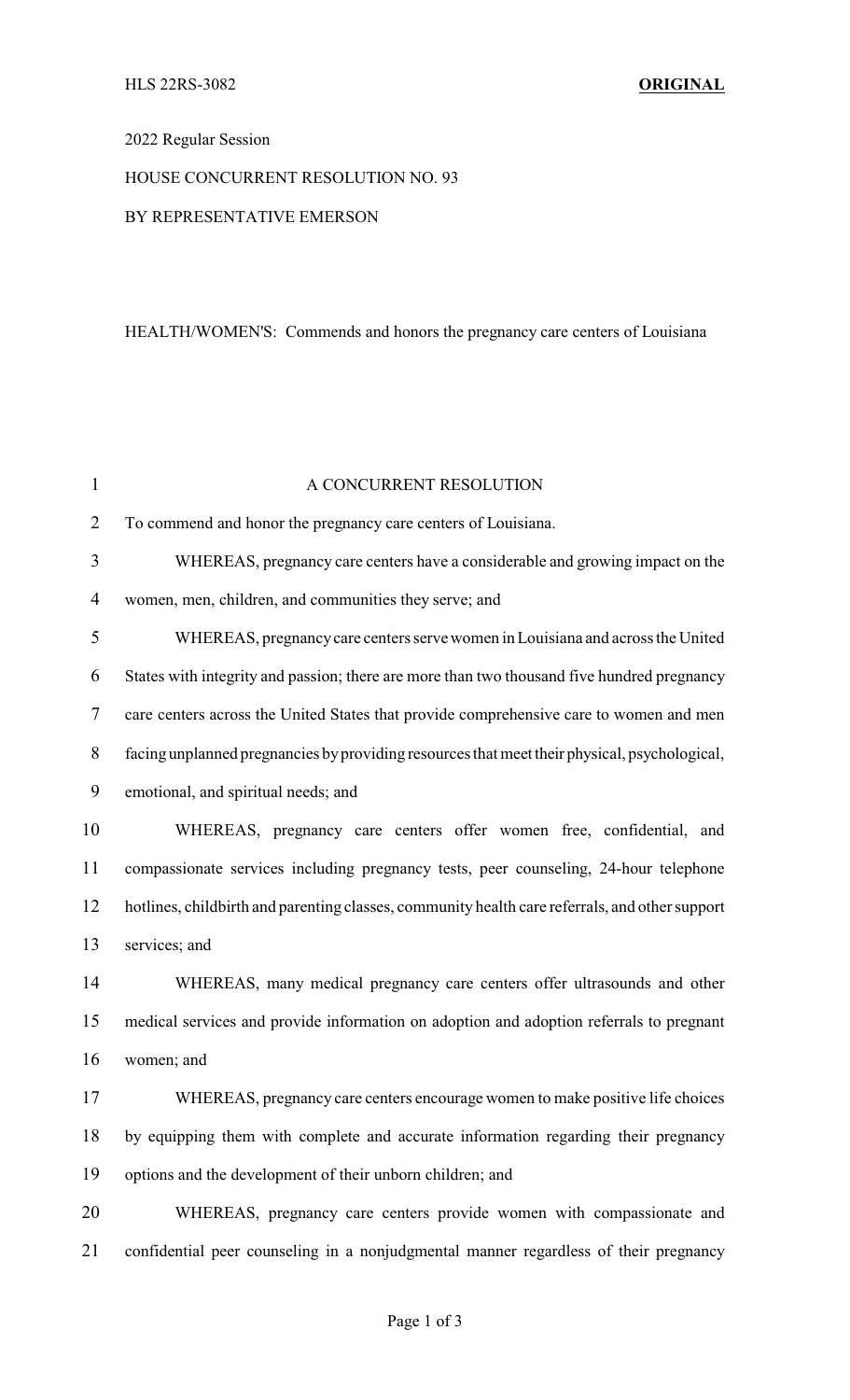#### HLS 22RS-3082 **ORIGINAL**

 outcomes; they also provide important support and resources for women who choose childbirth over abortion; and

- WHEREAS, pregnancy care centers ensure that women receive prenatal information and services that lead to the birth of healthy infants, and many centers provide grief assistance for women and men who regret choices in the past; and
- WHEREAS, many pregnancy care centers also work to prevent unplanned pregnancies by teaching effective abstinence education in public school; and
- WHEREAS, both federal and state governments have increasingly recognized the value of the services offered by pregnancy care centers and have designated public funds for such organizations; and
- WHEREAS, pregnancy care centers operate primarily through reliance on the voluntary donations and time of individuals who are committed to caring for the needs of women and promoting and protecting life; and the centers operating in Louisiana are most deserving of the highest recognition for their efforts.
- THEREFORE, BE IT RESOLVED that the Legislature of Louisiana does hereby commend and honor the pregnancy care centers of Louisiana and does hereby strongly 17 support the positive contributions pregnancy care centers make to the lives of women, men, and babies.
- BE IT FURTHER RESOLVED that the Legislature of Louisiana does hereby commend the tens of thousands of volunteers and paid staff at pregnancy care centers in Louisiana and across the United States for their compassionate work.
- BEIT FURTHER RESOLVED that the Legislature of Louisiana stronglyencourages Congress and other federal and state government agencies to grant assistance to pregnancy care centers for medical equipment and abstinence education in a manner that does not compromise the mission or religious integrity of these organizations.
- BE IT FURTHER RESOLVED that the Legislature of Louisiana disapproves of the 27 actions of any national, state, or local groups attempting to prevent pregnancy care centers from effectively serving women and men facing unplanned pregnancies.
- BE IT FURTHER RESOLVED that a copy of this Resolution be transmitted to each pregnancy care center in Louisiana, the governor, the president of the United States, and to